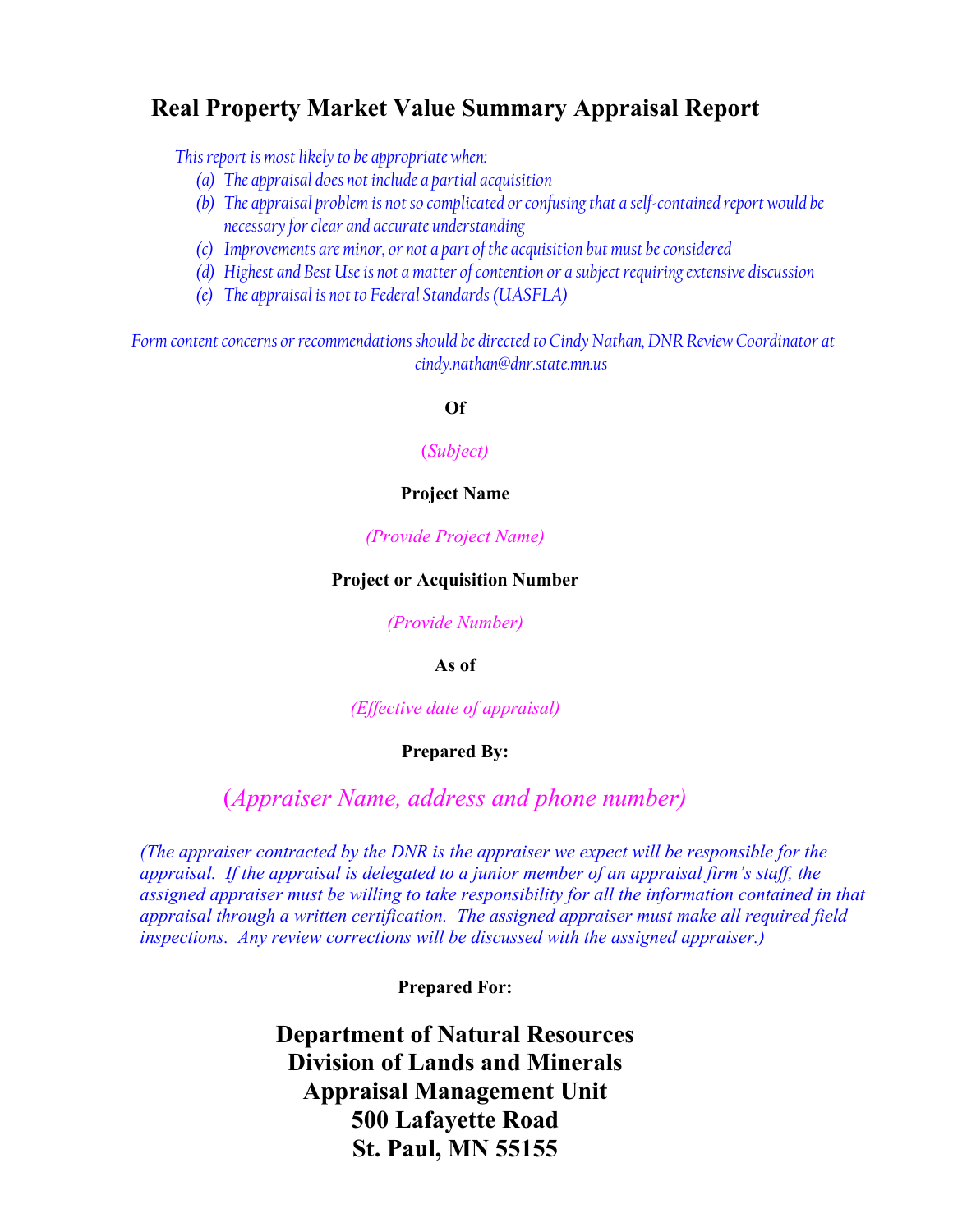*(Date),*

Martha Vickery, Appraisal Coordinator Division of Lands and Minerals Minnesota Department of Natural Resources 500 Lafayette Road, Box 45 St. Paul, MN 55155-4045

RE*: [project name] [DNR project number] [acquisition number] [parcel number] [landowner name] [county]* 

Dear Ms. Vickery:

As requested, I have prepared a summary appraisal of the above-referenced property. The subject property was last inspected by me on *[inspection date],* which is the effective date of this appraisal. I contacted *(landowner),* who *(accompanied / declined to accompany me)* on this inspection.

This appraisal has been prepared in conformity with the requirements of the Uniform Standards of Professional Appraisal Practice, *[current version year],* and the DNR Supplemental Appraisal Guidelines *[current version year],* using the Uniform Appraisal Standards for Federal Land Acquisitions, 2000, for additional guidance.

This report is in a Summary format, in accordance with the DNR Supplemental Guidelines, and subject to the Assumptions and Limiting Conditions listed herein. The Minnesota Department of Natural Resources is the client and intended user of this report.

The fee simple, unencumbered value of the subject property, as of *(effective date)* is:

## *(Estimated Market Value)*

Please contact me if you have any questions or comments on this appraisal.

Sincerely,

*[Appraiser name] [Appraiser license level ] [Appraisal license number and expiration date]*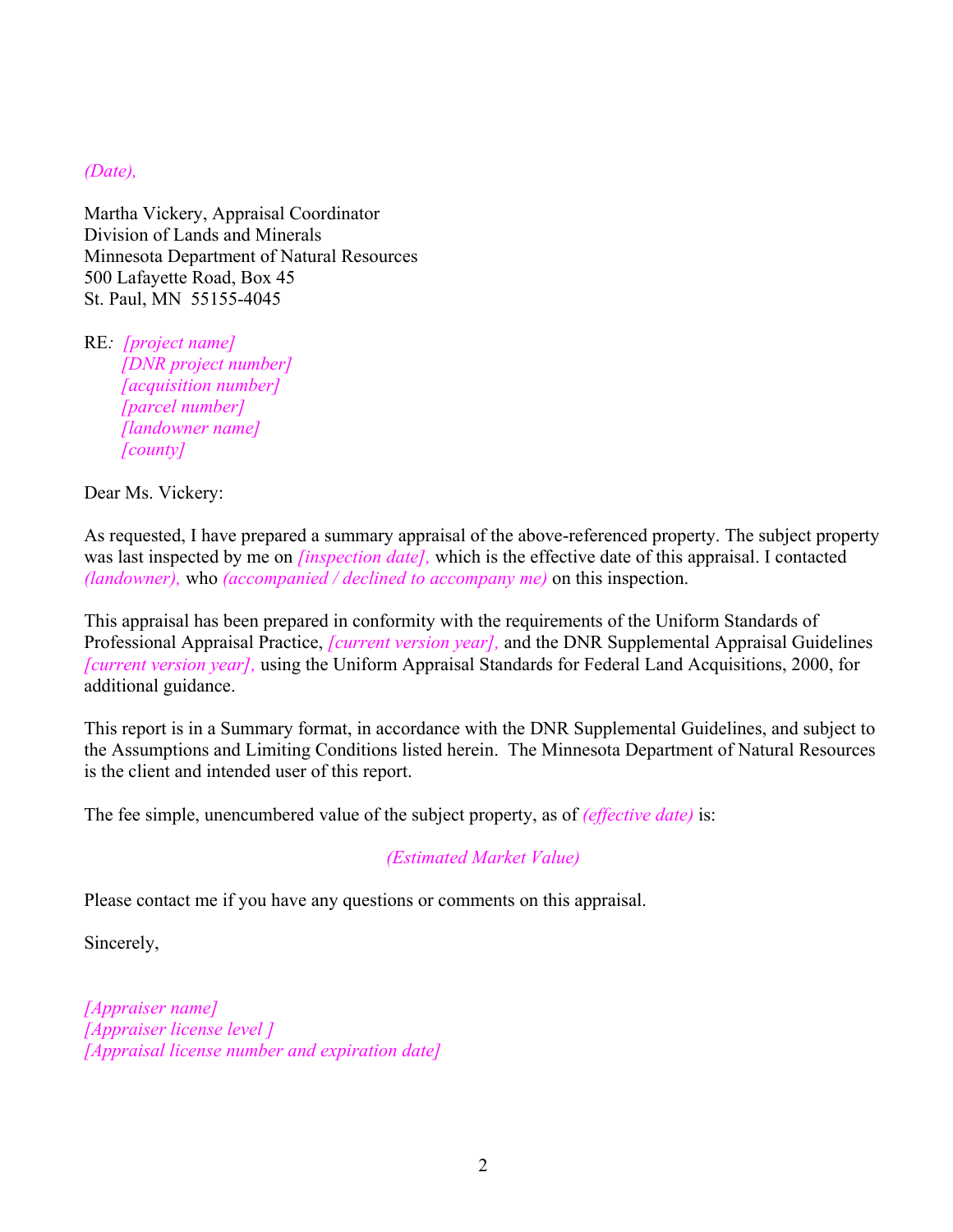#### **Subject Photographs**

**(***Inspection/Effective Date)*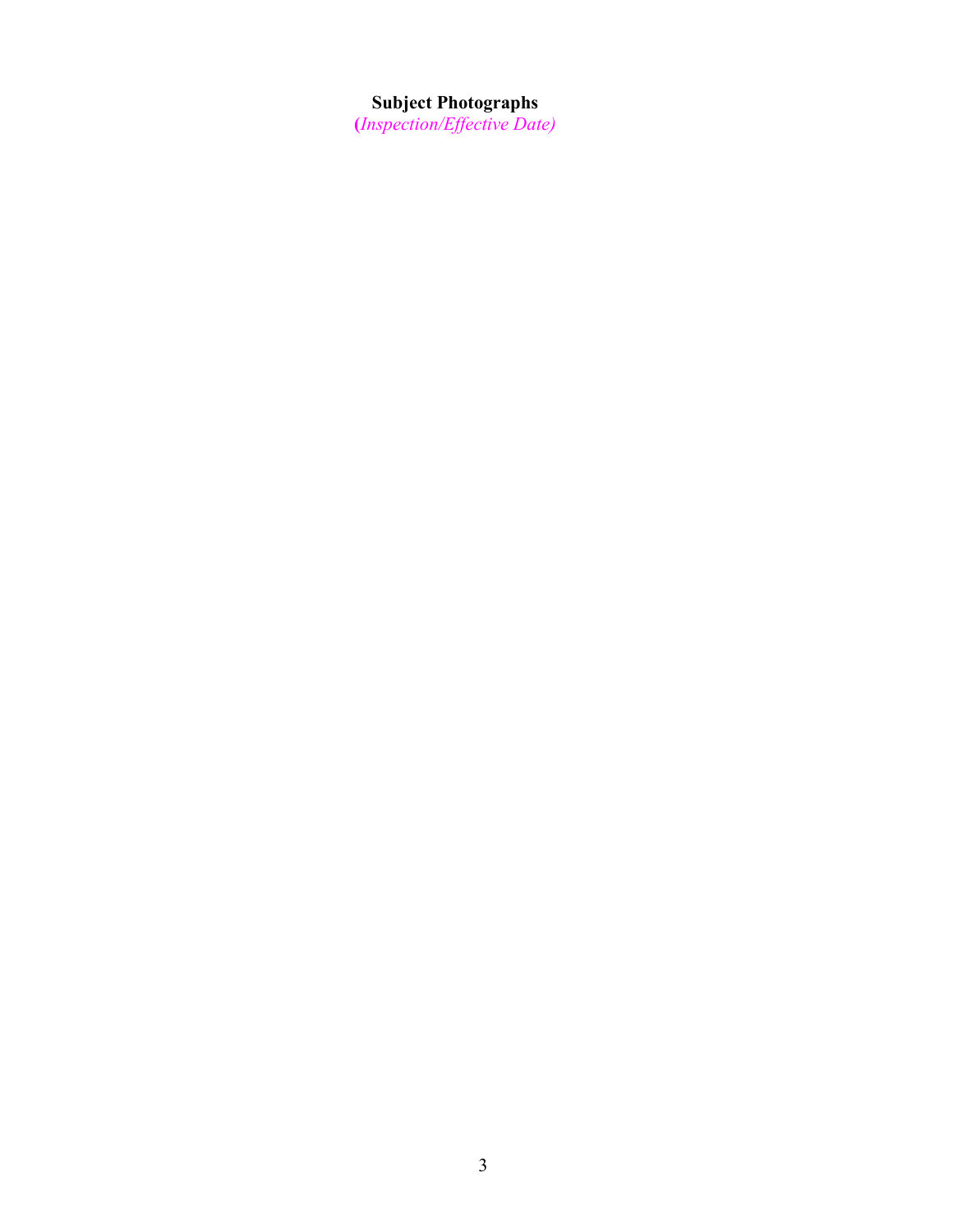# **APPRAISAL SUMMARY** *(Complete form)*

| Project                                                                                                                                                                                                                        |                          | Acquisition No.                       |            | Project No.                                            | Parcel          | County |
|--------------------------------------------------------------------------------------------------------------------------------------------------------------------------------------------------------------------------------|--------------------------|---------------------------------------|------------|--------------------------------------------------------|-----------------|--------|
| APPRAISER:                                                                                                                                                                                                                     |                          | <b>OWNER:</b>                         |            |                                                        |                 |        |
|                                                                                                                                                                                                                                |                          |                                       |            |                                                        |                 |        |
| Telephone No.                                                                                                                                                                                                                  |                          |                                       |            |                                                        |                 |        |
|                                                                                                                                                                                                                                |                          | Telephone No.                         |            |                                                        |                 |        |
| County Property Tax I.D. Number                                                                                                                                                                                                | Section                  |                                       | Township   |                                                        | Range           |        |
| Zoning                                                                                                                                                                                                                         | Township/Municipality    |                                       | Population |                                                        | School District |        |
| Real Estate Taxes - Current Year<br>\$                                                                                                                                                                                         | Delinquent Amount<br>\$  |                                       | \$         | <b>Special Assessments</b><br>Assessment Balance<br>\$ |                 |        |
| Road Frontage: _Paved _Gravel -____ feet Road Name:                                                                                                                                                                            |                          |                                       |            |                                                        |                 |        |
| Water Frontage: __ Lake __ Stream -____ feet Water Body:                                                                                                                                                                       |                          |                                       |            |                                                        |                 |        |
|                                                                                                                                                                                                                                |                          |                                       |            |                                                        |                 |        |
| Recreational Quality of Water Frontage: Fishing and Swimming Fishing Only None                                                                                                                                                 |                          |                                       |            |                                                        |                 |        |
| Public Hazards: New York and Separate Separate Separate Separate Separate Separate Separate Separate Separate Separate Separate Separate Separate Separate Separate Separate Separate Separate Separate Separate Separate Sepa |                          |                                       |            |                                                        |                 |        |
| Total contiguous ownership consists of ____ acres.                                                                                                                                                                             |                          |                                       |            |                                                        |                 |        |
| Proposed ACQUISITION consists of _____ acres.                                                                                                                                                                                  |                          |                                       |            |                                                        |                 |        |
|                                                                                                                                                                                                                                |                          |                                       |            |                                                        |                 |        |
| acres and the set of the set of the set of the set of the set of the set of the set of the set of the set of the set of the set of the set of the set of the set of the set of the set of the set of the set of the set of the |                          | at $\frac{\text{at } \mathcal{S}}{2}$ |            |                                                        |                 | \$     |
| acres and the contract of the contract of the contract of the contract of the contract of the contract of the contract of the contract of the contract of the contract of the contract of the contract of the contract of the  |                          | at $\frac{\text{at } \text{S}}{2}$    |            |                                                        |                 | S      |
| acres acres                                                                                                                                                                                                                    |                          | $at$ \$                               |            |                                                        |                 | \$     |
| acres and the state of the state of the state of the state of the state of the state of the state of the state of the state of the state of the state of the state of the state of the state of the state of the state of the  |                          | at $\sim$                             |            |                                                        |                 | \$     |
| $\frac{\text{acres}}{\text{acres}}$                                                                                                                                                                                            |                          | at $\frac{\mathsf{a}}{\mathsf{a}}$    |            |                                                        |                 | \$     |
|                                                                                                                                                                                                                                | at \$                    |                                       |            |                                                        |                 | \$     |
| Total Acres                                                                                                                                                                                                                    |                          |                                       |            |                                                        | Sub Total:      | \$     |
|                                                                                                                                                                                                                                |                          |                                       |            | Value of Improvements:                                 |                 | \$     |
|                                                                                                                                                                                                                                | <b>Severance Damages</b> |                                       |            |                                                        | \$              |        |
|                                                                                                                                                                                                                                |                          |                                       |            |                                                        | <b>TOTAL:</b>   | \$     |
|                                                                                                                                                                                                                                |                          |                                       |            |                                                        |                 |        |

| $\sim$<br>Appraiser's Signature | Date |
|---------------------------------|------|
| License                         |      |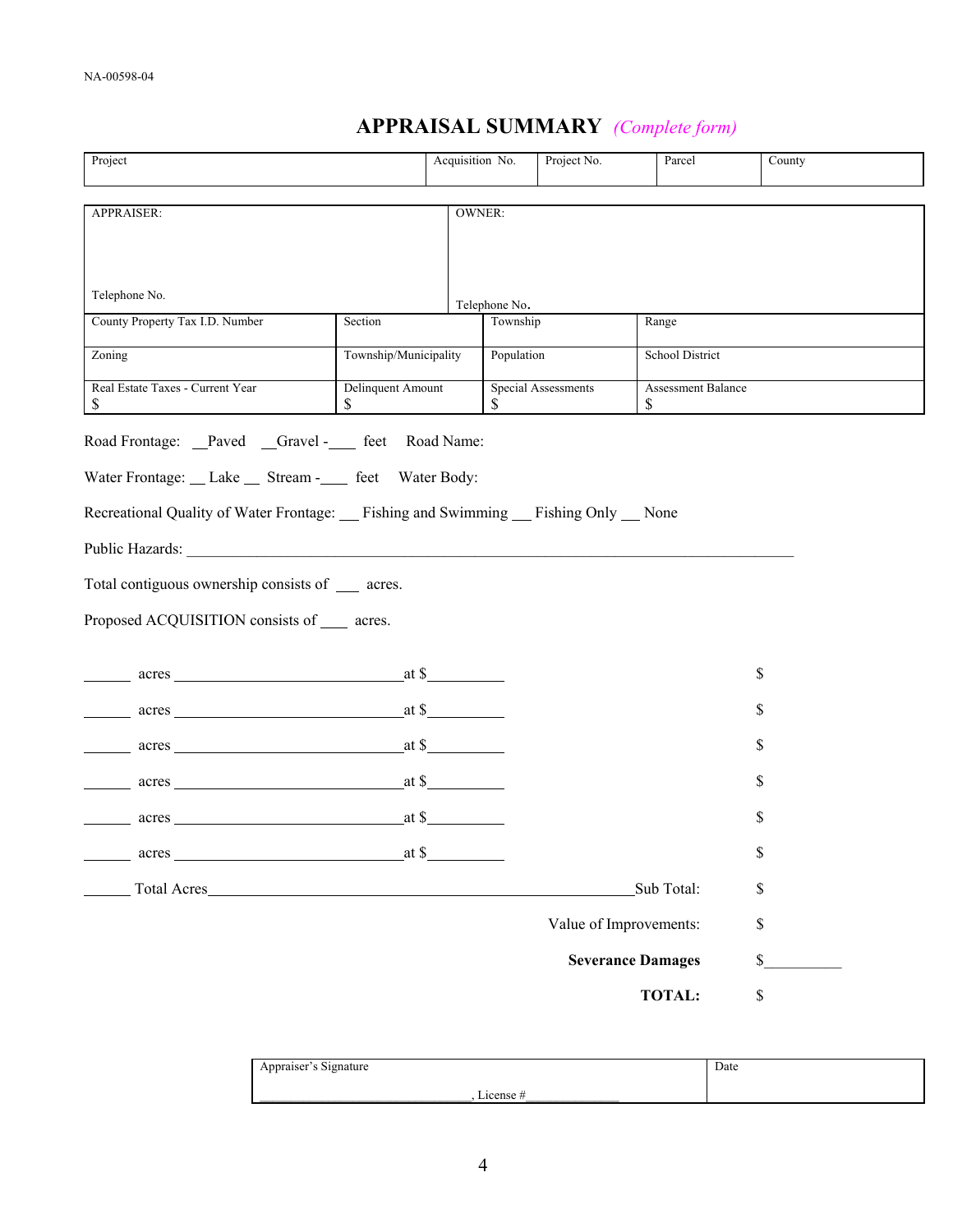#### **ASSUMPTIONS AND LIMITING CONDITIONS**

This report is subject to the following conditions and to such other specific and limiting conditions:

 $\bullet$  The writer of the report (writer) assumes no responsibility for matters of a legal nature affecting the property appraised or the title thereto, nor does the writer render any opinion as to the title, which is assumed to be good and marketable. The property is valued as though under responsible ownership and management. Existing liens or encumbrances have been disregarded, and the property has been valued as though free and clear of existing indebtedness, unless otherwise stated and discussed in the report.

Any sketch in the report may show approximate dimensions and is included to assist the reader in visualizing the property. The writer assumes no responsibility for its accuracy. The writer has made no survey of the property. The legal description used in this report is assumed correct.

 $\mathbf{\hat{z}}$  The writer was not aware of the presence of soil contamination on the subject property, unless otherwise noted in the report. The writer was not aware of the presence of asbestos or other toxic contaminants in the building(s) or anywhere on the subject property, unless otherwise noted in this report. Contaminants or hazardous materials may or may not be present on the property, however, the writer has no knowledge of the existence of such materials on or in the property. No effects of contamination upon value were considered in this report, unless otherwise stated.

 $\bullet$  The writer is not qualified to detect hazardous substances or contaminants. The appraisal is predicated upon the assumption that there is no such material on or in the property that would cause a loss in value. If such conditions exist, the writer assumes no responsibility for them, or for any expertise or engineering knowledge required to discover them. The client is urged to retain an expert in this field, if desired.

 $\bullet$  No environmental impact studies were either requested or made in conjunction with this report, and the writer hereby reserves the right to alter, amend, revise or rescind any of the value opinions based upon any subsequent environmental impact studies, research or investigation.

 Information, estimates and opinions furnished to the writer, and contained in the report, were obtained from sources considered reliable and believed to be true and correct.

 On all reports involving proposed construction subject to satisfactory completion, repairs, or alterations, the report and value conclusion are contingent upon completion of the proposed improvements in a workmanlike manner essentially in accordance with the plans and specification submitted for review to the writer.

 $\bullet$  The writer is not required to give testimony or appear in court because of having made the report with reference to the property in question, unless arrangements have been previously made for such a service.

 $\bullet$  The value herein reported is based on economic and market conditions, which are applicable as of the date of the value. This value may be the same but also may vary at a later date due to changing market or economic conditions. It is the writer's opinion that the subject property would sell in an appropriate time period should it be offered on the open real estate market at the date of report at about the value subject to the report assumptions, but a guarantee of such a sale is not implied or warranted.

Neither all, nor any part of the contents of the report, or copy thereof (including conclusions as to the property value, the identity of the writer, or the agency with which the writer is connected), shall be used for any purposes by anyone but the client specified in the report. Written consent from the writer is required for any other use of the report. The report shall not be conveyed by anyone to the public through advertising, public relations, news, sales, or other media, without the written consent and approval of the writer.

 $\bullet$  This report and its contents must be regarded as a whole and no excerpts from this report can be used separately, and if used separately, invalidates this report. Any distribution of the valuation in the report between land and improvements applies only under the existing program of utilization. The separate valuations for land and building must not be used in conjunction with any other report and are invalid if so used.

 It is assumed that there is full compliance with all applicable federal, state and local environmental regulations and laws unless noncompliance is stated, defined and considered in the report.

 It is assumed that all applicable zoning and use regulations and restrictions have been complied with, unless a nonconformity has been stated, defined and considered in the report.

 $\bullet$  It is assumed that all required licenses, consents or other legislative or administrative authority from any local, state or national governmental or private entity or organization have been or can be obtained or renewed for any use on which the value estimate contained in this report is based.

 $\bullet$  It is assumed that the utilization of the land is within the boundaries or property lines of the property described and that there is no encroachment or trespass unless noted within the report.

\* Acceptance of and/or use of this appraisal report constitutes acceptance of the foregoing general assumptions and limiting conditions.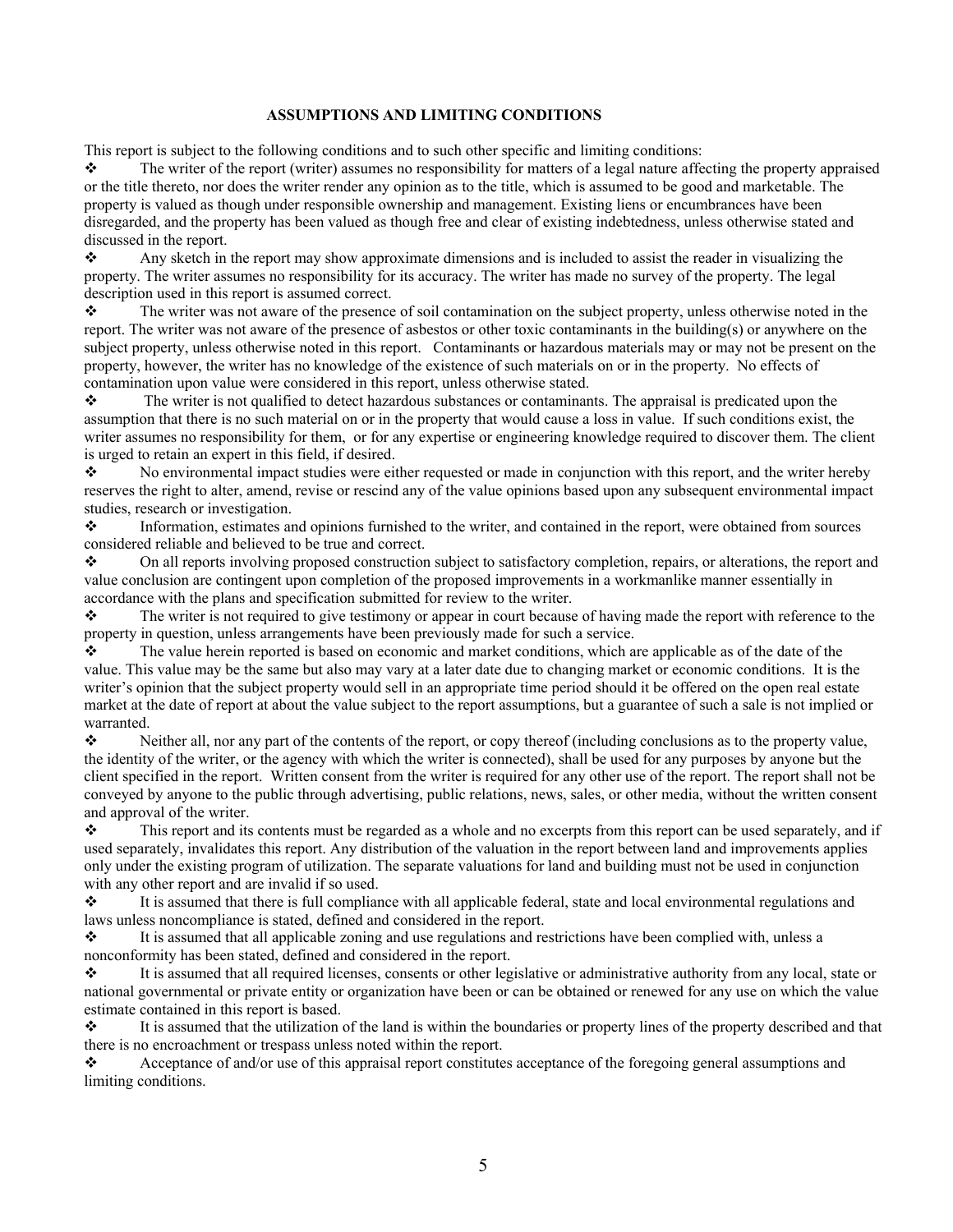## **Appraisal Problem:**

The subject property represents a complete acquisition of the landowners entire ownership. Thus, the subject parcel represents the larger parcel.

#### **Scope of Work/Extent of Process:**

*(The amount and type of information researched and the analysis applied in the assignment)* 

This is a summary report of a complete appraisal. The appraiser's file may contain supporting data and analysis. There are no exceptional assumptions or limiting conditions. There are no extraordinary assumptions or hypothetical conditions. *(Any "extraordinary assumptions" or "hypothetical conditions" developed as part of the appraisal project should be discussed with the appraisal coordinator or review coordinator, and pre-approved, before they are used in the final report.)* 

The search for comparable sale information included reviewing Certificates of Real Estate Value in (*describe geographic search area*). Examination was given to land sales for the last *(number of years searched)* years. Sales were verified with buyer or seller as noted.

#### **Intended Use and Purpose of the Appraisal:**

The purpose of this appraisal is to estimate the market value of the property described herein.

#### **Function of the Appraisal:**

The function of the appraisal is to provide a basis for negotiations by the Minnesota Department of Natural Resources.

#### **Client and Intended User of Appraisal:**

This appraisal was commissioned by the Minnesota Department of Natural Resources (DNR), Division of Lands and Minerals. The Minnesota DNR is the intended user.

#### **Date of Value and Date of Report:**

The date of value is: (*effective date)*. The date of inspection is: (*inspection date).* The date of the report is: (*date of report). (The subject property must be physically inspected by the appraiser under contract. The landowner or designated representative must be given an opportunity to accompany the appraiser on the inspection.)*

#### **Ownership:**

Subject property is owned in Fee Title by (*current owner(s*)).

#### **Definition of Market Value:**

The definition of market value as set forth in the Definitions section of the Uniform Appraisal Standards for Federal Land Acquisitions published by the Appraisal Institute, is as follows:

*"Market Value is the amount in cash, or on terms reasonably equivalent to cash, for which in all probability the property would have sold on the effective date of the appraisal, after a reasonable exposure time on the open competitive market, from a willing and reasonably knowledgeable seller to a willing and reasonably knowledgeable buyer, with neither acting under any compulsion to buy or sell, giving due consideration to all available economic uses of the property at the time of the appraisal."*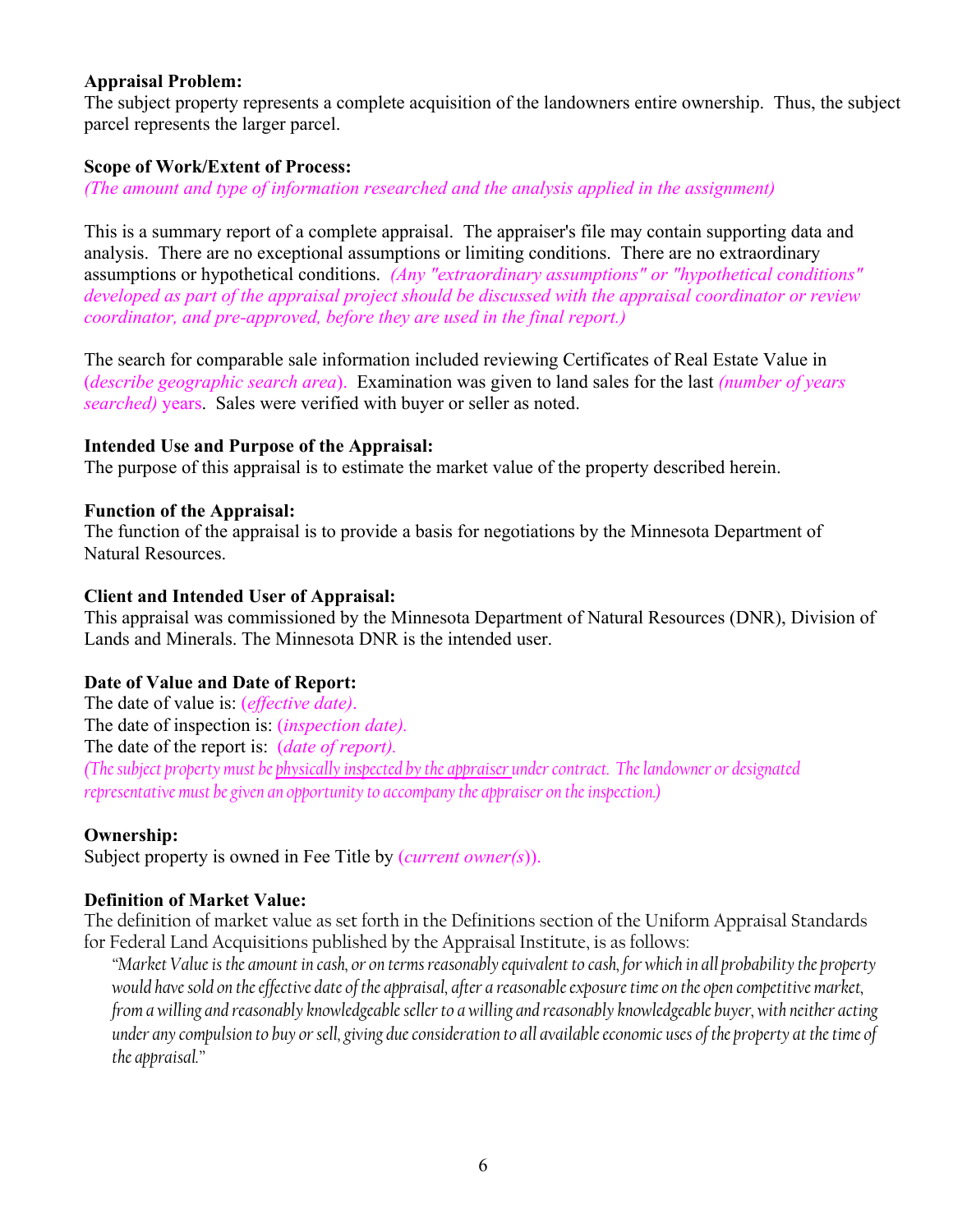#### **Competency Provision:**

I have both the education and experience necessary to competently perform this appraisal assignment. I am currently licensed in the State of Minnesota to perform this type of assignment.

#### **Property Rights Appraised:**

The estate appraised is all the rights, title and interest in and to *(number of acres)* acres of land belonging to *(owner(s))* with reservations of *(describe)* subject to (any liens and encumbrances of record). (*For less than full fee takings or sales, discuss the rights being taken and remaining*.)

#### **Identification of property:**

*(Provide legal description of the subject or provide reference to attachment in addendum.) (The legal descriptions, acreage estimates, scenarios for appraisal, and other facts contained in the fact packet are assumed correct. If the appraiser finds information to the contrary, he/she should contact the appraisal coordinator immediately.)* 

#### **Subject-Sale History:**

(*Provide 10-year sales history of subject property and current listing information (if applicable) - analyze most recent sale and report findings.*)

#### **Assessor's Data:**

|                        | Present Ownership: ( <i>Provide owners name(s)</i> )     |
|------------------------|----------------------------------------------------------|
|                        | Parcel ID Number(s): ( <i>Provide parcel number(s)</i> ) |
| Size of Parcel $(s)$ : | <i>(Provide size)</i>                                    |
| Est. Market Value:     | (Provide Assessor EMV)                                   |
| <b>Current Taxes:</b>  | ( <i>Provide current tax amount</i> )                    |

#### **Market Area Analysis - Area and Neighborhood:**

*(Provide area and neighborhood analysis; including physical and locational descriptions, economic characteristics/conditions, land use and development trends, and environmental concerns. Describe type and character of real estate markets with a view to the highest and best use discussion.)* 

#### **Zoning:**

Subject parcels are zoned (*state zoning classification)*. Information was provided by (*provide source).* A copy of the zoning ordinance can be found (in, on) (the addendum, exhibit, page, etc) of the appraisal report. *[Discuss the general purpose and characteristics of the zoning class. Discuss any lot size minimums, setbacks, etc.]* 

#### **Present Use:**

*(Brief description of how site is presently used.)* 

#### **Site Description:**

(*Provide factual physical data needed to locate and describe the subject property along with comments on any noted encumbrances. Discussion should include; size, access, shape, topography, drainage, floodplain, soils, ingress, egress, vegetative cover, utilities, productivity, lakeshore attributes, adjoining properties, easements and other pertinent information.)* 

#### **Environmental Concerns:**

*(Provide details of any noted environmental concerns.)*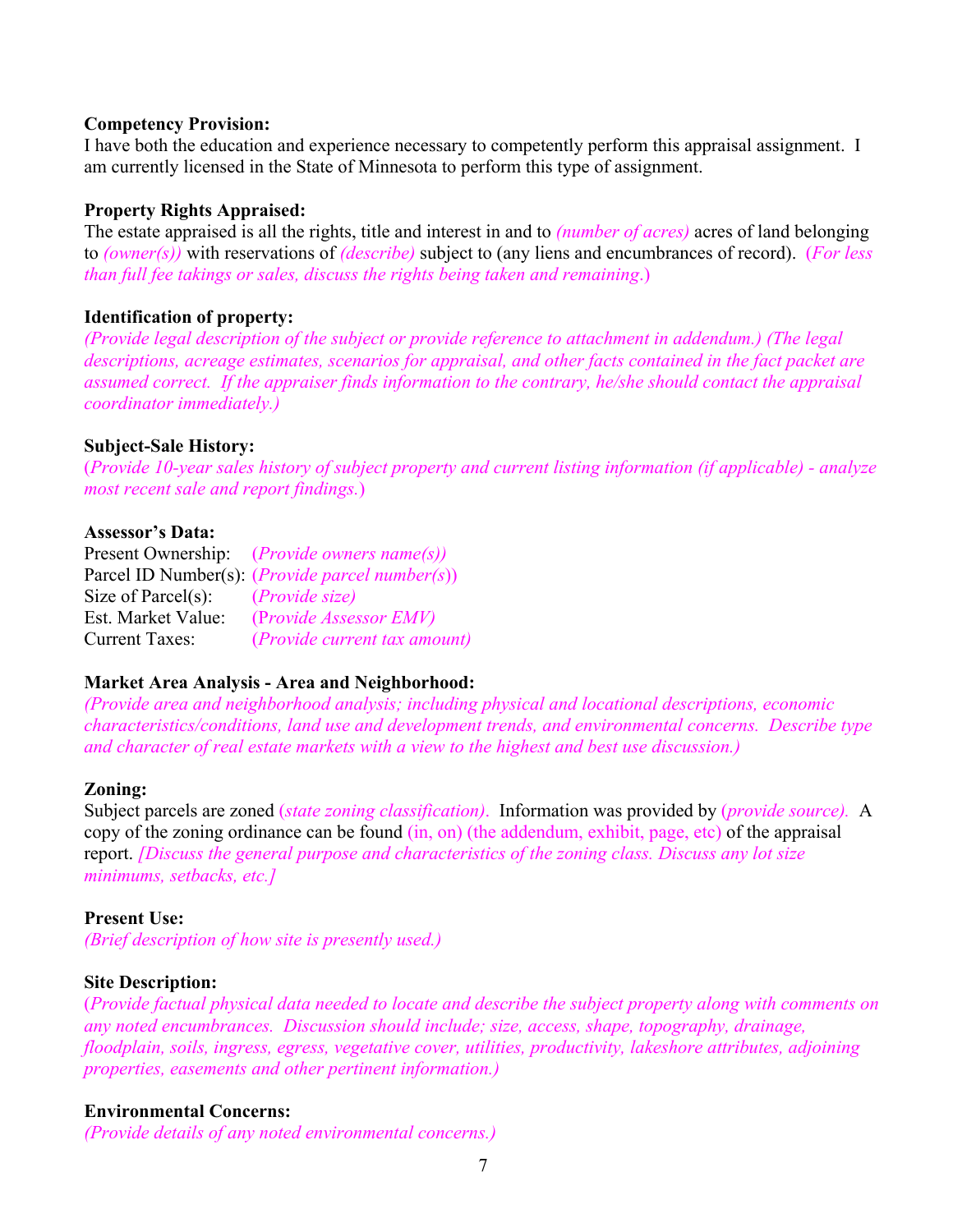#### **Description of Improvements:**

## *(Describe) Note, the use of this format is not designed for properties with improvements with contributory value.*

**Mineral Deposits:** Based on the appraiser'(s') observations of recorded documents, the reservation of minerals has *(great, moderate, little, etc)* impact on market value. (*Describe any pertinent information about the subject.)*

#### **Personal Property:**

#### *(None). Note, the use of this format is not designed for properties with personal property.*

#### **Highest and Best Use:**

Definition: According to The Uniform Standards of Professional Appraisal Practice, 2006, Highest and Best Use (HBU) is defined as "The reasonably probable and legal use of property that is physically possible, appropriately supported, and financially feasible, and that results in the highest value."

It may also be defined as the legal use to which a property can logically be put or adapted, for which there is a current market, and which may reasonably be expected to produce the greatest net return to land over a given period of time, or to yield to land its highest present value.

In order to determine Highest and Best Use, the property must meet the following tests. These four tests are applied in their corresponding order, in other words the test of legally permissible must be met before the test of physically possible may be applied, and so forth.

- $\triangle$  Be legally permissible
- $\triangle$  Be physically possible
- $\triangle$  Be financially feasible, and
- $\triangle$  Be maximally productive

The first test involves a determination of what uses are legally permissible. Existing leases, deed restrictions, zoning, building codes and environmental regulations may all influence potential use.

*(Provide an analysis of all legally possible uses.)* 

Once the test of legally permissible uses is completed, the test of physically possible uses must be addressed. The size, topography and shape of the property must be considered.

#### *(Given any legal restrictions, provide an analysis of physically possible uses.)*

After applying the first two tests in Highest and Best Use determination, potential uses which are not legally permissible or physically possible, are eliminated from consideration. The potential uses that do satisfy the first two elements are then subjected to a third element of financially feasible. Income producing uses are then analyzed to determine which are likely to produce an income, or return, greater than the amount needed to satisfy operating expenses, financial obligations, and capitalization. Any uses that can be expected to produce a positive return are considered financially feasible. If the use is not an income producing use, an analysis is completed to determine which uses are likely to create a value or result equal or greater than the amount needed to develop and market the property under those uses. The value of a property for personal use should also be considered and may be sufficient to offset the lack of an income stream from an external source.

#### *(Provide the feasible economic uses for subject.)*

The fourth and final element involves determining which uses are legally permissible, physically possible and financially feasible, is maximally productive. The use that produces the highest price or value consistent with the rate of return indicated by the market is considered maximally productive.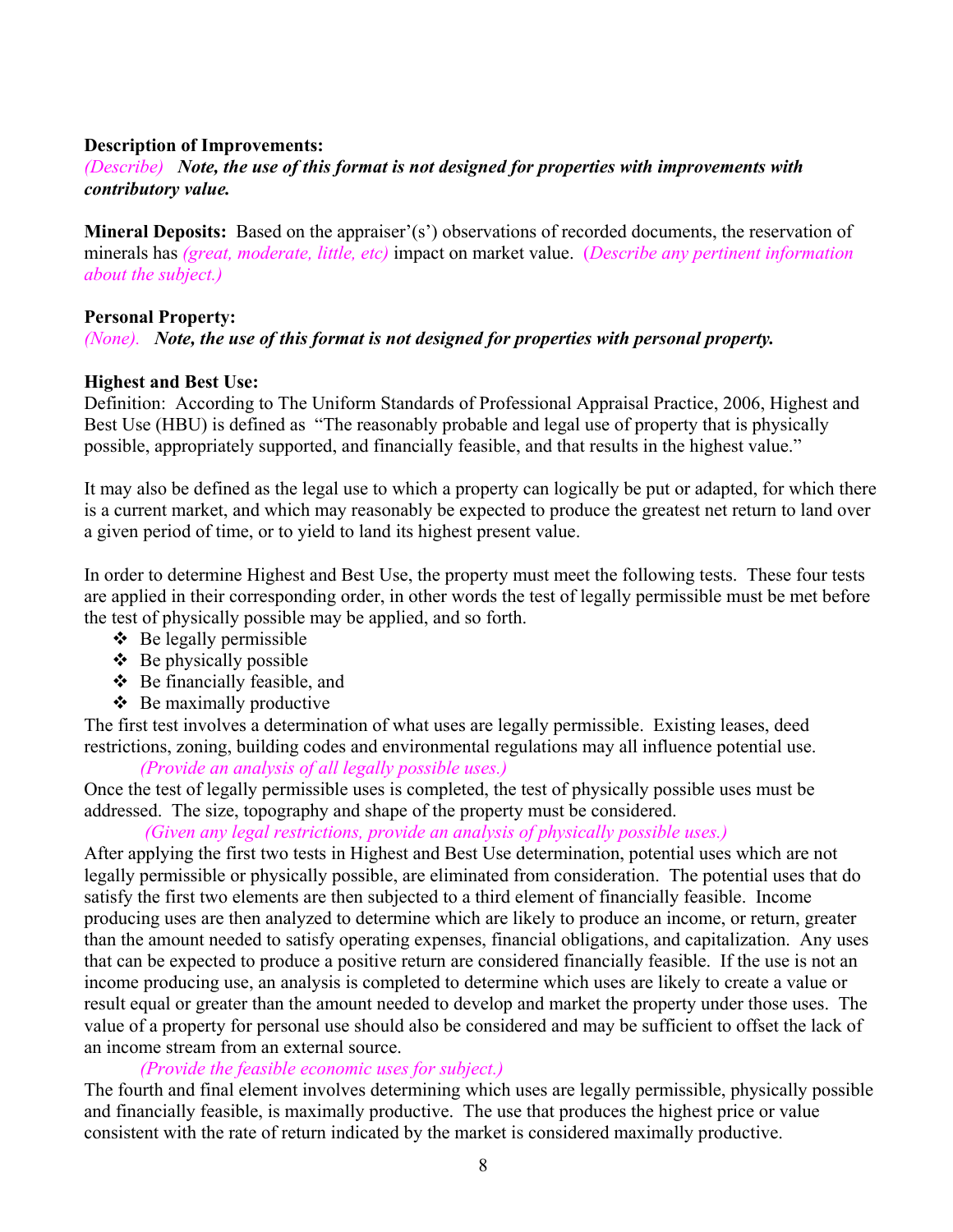## **Determination of Highest and Best Use**: (*State the conclusion of your HBU analysis.)*

## **Approaches to Value:**

With no improvements, the cost approach is not reasonably applied. Application of an income approach is not reasonably cost effective or reliable. The sales comparison will be used as a basis for this value estimate. *Note: the use of this format is designed for properties in which only a sales comparison approach to value is deemed appropriate by the appraiser.*

## **The Sales Comparison Approach:**

The Sales Comparison Approach to value yields an indication of value derived from comparison of the subject property with similar properties recently sold. This approach is generally used to value the land as vacant, as well as to value the property as improved. Typically, properties will be compared based on some unit such as price per square foot, price per acre, price per front foot of riparian rights or price per dwelling unit. When truly comparable market data is available, this approach provides a good solid indication of value. Consideration and weight is determined by appreciation of the three primary tests, proximity in time, proximity in location and similarity. The unit of measure that is appropriate and prevalent in this market is *(acre / square foot / front foot / other).* 

All sales are arms length transactions, are all unimproved land, and are comparable to the subject in terms. All sales have been verified by a party directly involved in the transaction.

*(Number of comparables)* sales were considered, and *(number of comparables)* of the most similar sales were selected and inspected for final comparison to subject property.

|                                                                      | <b>DIRECT COMPARISON OF MARKET DATA</b> |                    |           |           |  |
|----------------------------------------------------------------------|-----------------------------------------|--------------------|-----------|-----------|--|
|                                                                      | #1<br><b>Subject</b>                    |                    | #2        | #3        |  |
| Sale                                                                 |                                         |                    |           |           |  |
| Date                                                                 |                                         |                    |           |           |  |
| Price                                                                |                                         |                    |           |           |  |
| <b>Unit of Comparison</b>                                            |                                         |                    |           |           |  |
| <b>Value/Unit of Comp.</b>                                           |                                         |                    |           |           |  |
|                                                                      |                                         | <b>ADJUSTMENTS</b> |           |           |  |
| <b>Property Rights</b><br>Conveyed                                   | $(+/-/-)$                               | $(+/-/-)$          | $(+/-/-)$ | $(+/-/-)$ |  |
| <b>Financing Terms</b>                                               | $(+/-/-)$                               | $(+/-/-)$          | $(+/-/-)$ | $(+/-/-)$ |  |
| <b>Conditions of Sale</b><br>(Motivations of<br><b>Buyer/Seller)</b> | $(+/-/-)$                               | $(+/-/-)$          | $(+/-/-)$ | $(+/-/-)$ |  |
| <b>Expenditures made</b><br>after purchase                           | $(+/-/-)$                               | $(+/-/-)$          | $(+/-/-)$ | $(+/-/-)$ |  |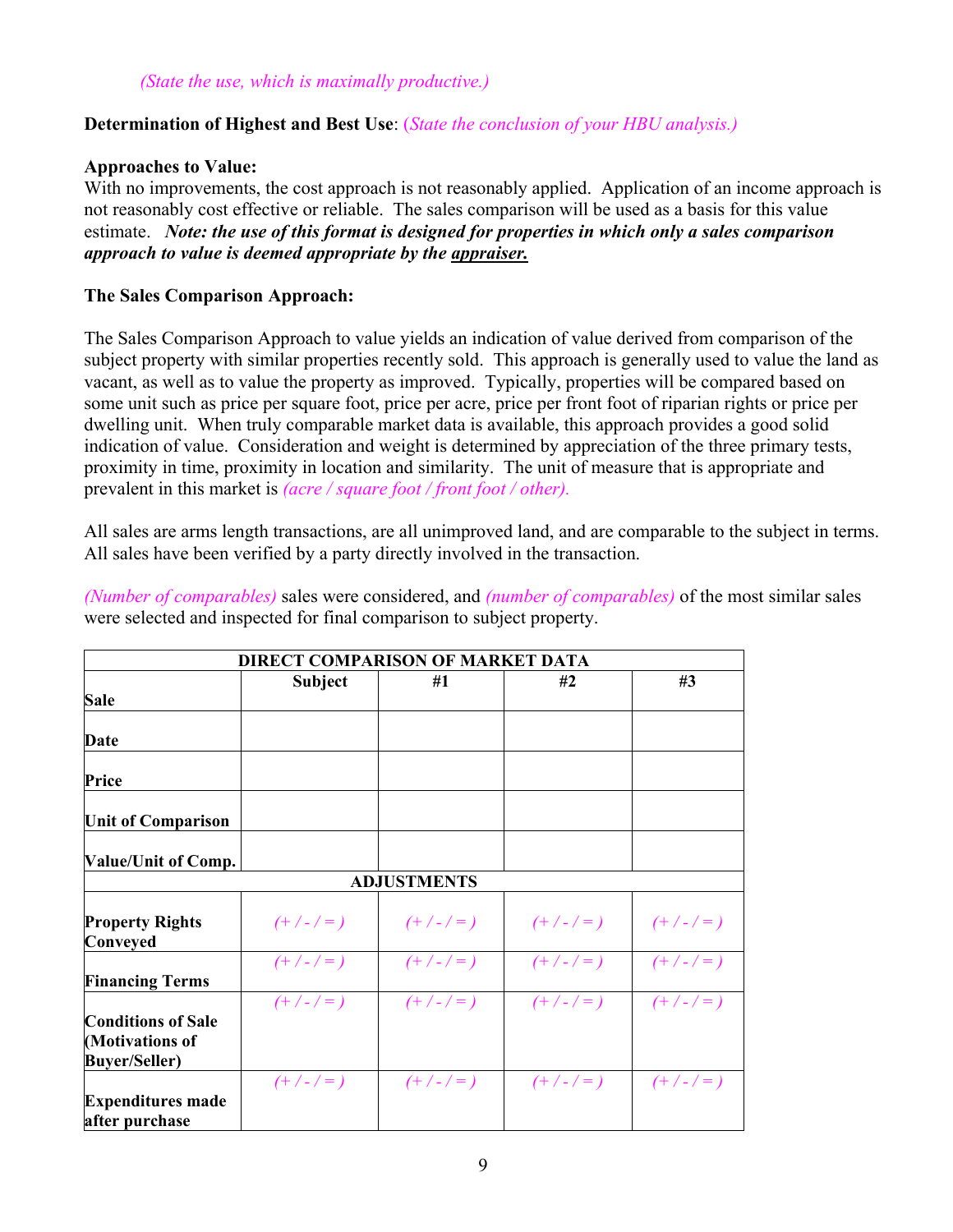| <b>Indicated Subject</b>                                                                                                                         |                                                                                         | Inferior/<br><b>Superior to</b><br>Subject                                              | Inferior/<br><b>Superior to</b><br>Subject                                              | Inferior/<br><b>Superior to</b><br><b>Subject</b>                                       |
|--------------------------------------------------------------------------------------------------------------------------------------------------|-----------------------------------------------------------------------------------------|-----------------------------------------------------------------------------------------|-----------------------------------------------------------------------------------------|-----------------------------------------------------------------------------------------|
| <b>Use (Zoning)</b>                                                                                                                              | $(+/-/-)$                                                                               | $(+/-/-)$                                                                               | $(+/-/-)$                                                                               | $(+/-/-)$                                                                               |
| Economic<br><b>Characteristics</b>                                                                                                               | $(+/-/-)$                                                                               | $(+/-/-)$                                                                               | $(+/-/-)$                                                                               | $(+/-/-)$                                                                               |
| <b>Physical</b><br><b>Characteristics</b><br><b>Size</b><br><b>Land Mix/Qlty</b><br><b>Access</b><br>Topography<br>(Other)<br>(Other)<br>(Other) | $(+/-/-)$<br>$(+/-/-)$<br>$(+/-/-)$<br>$(+/-/-)$<br>$(+/-/-)$<br>$(+/-/-)$<br>$(+/-/-)$ | $(+/-/-)$<br>$(+/-/-)$<br>$(+/-/-)$<br>$(+/-/-)$<br>$(+/-/-)$<br>$(+/-/-)$<br>$(+/-/-)$ | $(+/-/-)$<br>$(+/-/-)$<br>$(+/-/-)$<br>$(+/-/-)$<br>$(+/-/-)$<br>$(+/-/-)$<br>$(+/-/-)$ | $(+/-/-)$<br>$(+/-/-)$<br>$(+/-/-)$<br>$(+/-/-)$<br>$(+/-/-)$<br>$(+/-/-)$<br>$(+/-/-)$ |
| Location                                                                                                                                         | $(+/-/-)$                                                                               | $(+/-/-)$                                                                               | $(+/-/-)$                                                                               | $(+/-/-)$                                                                               |
| <b>Market Conditions</b><br>(Time)                                                                                                               | $(+/-/-)$                                                                               | $(+/-/-)$                                                                               | $(+/-/-)$                                                                               | $(+/-/-)$                                                                               |

## **Explanation and Support of Adjustments:**

In the comparison of sales with a subject property, certain conclusions must be drawn as to the comparison to the subject. It is preferred that adjustments to the comparables be quantitative. However, it is not appropriate to set forth quantitative adjustments which are not supported. It is, however, possible to utilize qualitative adjustments to provide an indication of value based on each sales similarities and sales differences. This will provide an overall indicator of value for the subject.

Adjustments are made to more nearly reflect the value of the subject. (Qualitative adjustments were represented by a plus and minus technique intended to bracket the subject between inferior and superior sales and thereby narrow the range of values.) After adjustment, sale(s) *# (was, were)* considered inferior, sale(s)  $\#$  (was, were) considered equal and sale(s)  $\#$  (was, were) considered superior to the subject. Sale(s) (is, are) given the most weight because . (This, These) sale(s) indicated a range of more than  $\sinh 0$  to less than

These *(number of comps)* sales are the most comparable in the competing market. While none of the properties represents a truly comparable highest and best use, they bracket the types of property prevalent in this market and provide an indication of value. Market values appear to be *(describe rate of change and direction of change)* percent per year. The market change (time adjustment) is based on *(Describe extent of research and support for described rate of change).* 

*(Describe quality of comparables, their relative strengths and weaknesses, range in values, analysis and conclusion for sales comparison approach to value conclusion.) Note: Adjusted and unadjusted comparables should bracket the indicated estimated market value.*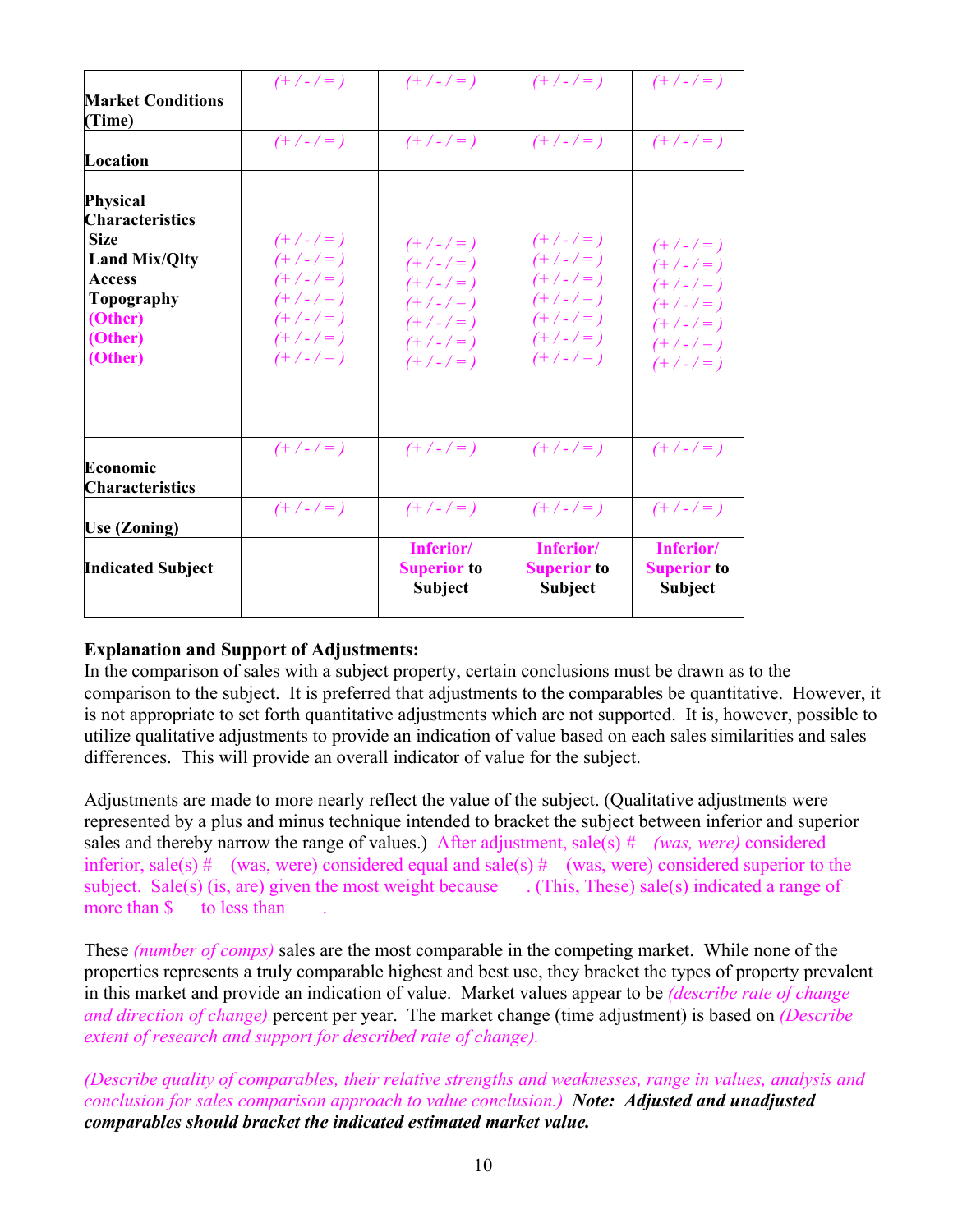#### **Reconciliation of Value:**

The sales comparison approach is the only approach utilized. After consideration, I concluded the cost approach and the income approach were not applicable to this appraisal assignment.

The sales comparison approach provides a clearly reported, reasonably supported, credible conclusion and is the basis of for my opinion.

The estimated market value is: (*State the conclusion of your appraisal).*

#### **Attachments:**

DNR Appraisal Certification, Subject Map(s), Sale Data, Map(s) and Photos, Addendums, Qualifications of Appraiser(s).

*(Certain appraisal information is considered confidential data by the DNR. Appraisal data shall not be released to any individual outside of the Lands and Minerals Appraisal Management Unit without the approval of the Lands and Minerals Director or Assistant Director.)* 

 *(The appraiser will submit written appraisals in triplicate, unless otherwise specified.)* 

*(These requirements are intended to coincide with those of professional appraisal standards as to content, reasoning and format. The appraiser should add any information that will assist the reader to understand the problem or to clarify the reasoning used by the appraiser to arrive at a final estimate of value.)* 

*(The appraiser's file is expected to contain information and analyses, which are considered, but not determined to be necessary for the report to be properly understood by the person(s) expected to receive or rely on the report. Incorporate file, data and statements, by reference.)* 

*(DNR requires that the appraiser must "physically inspect" the property, and invite the landowner to accompany when the inspection is done. Field inspection and on the ground photographs of the appraised and comparable properties are required by the assigned appraiser. In the event the property is landlocked and/or legal access cannot be obtained, some other form of current physical inspection must be conducted by the appraiser (i.e. flyover). Whatever type of physical inspections the appraiser chooses to do, the landowner must be given the opportunity to accompany them and this must be documented on the Certification.)*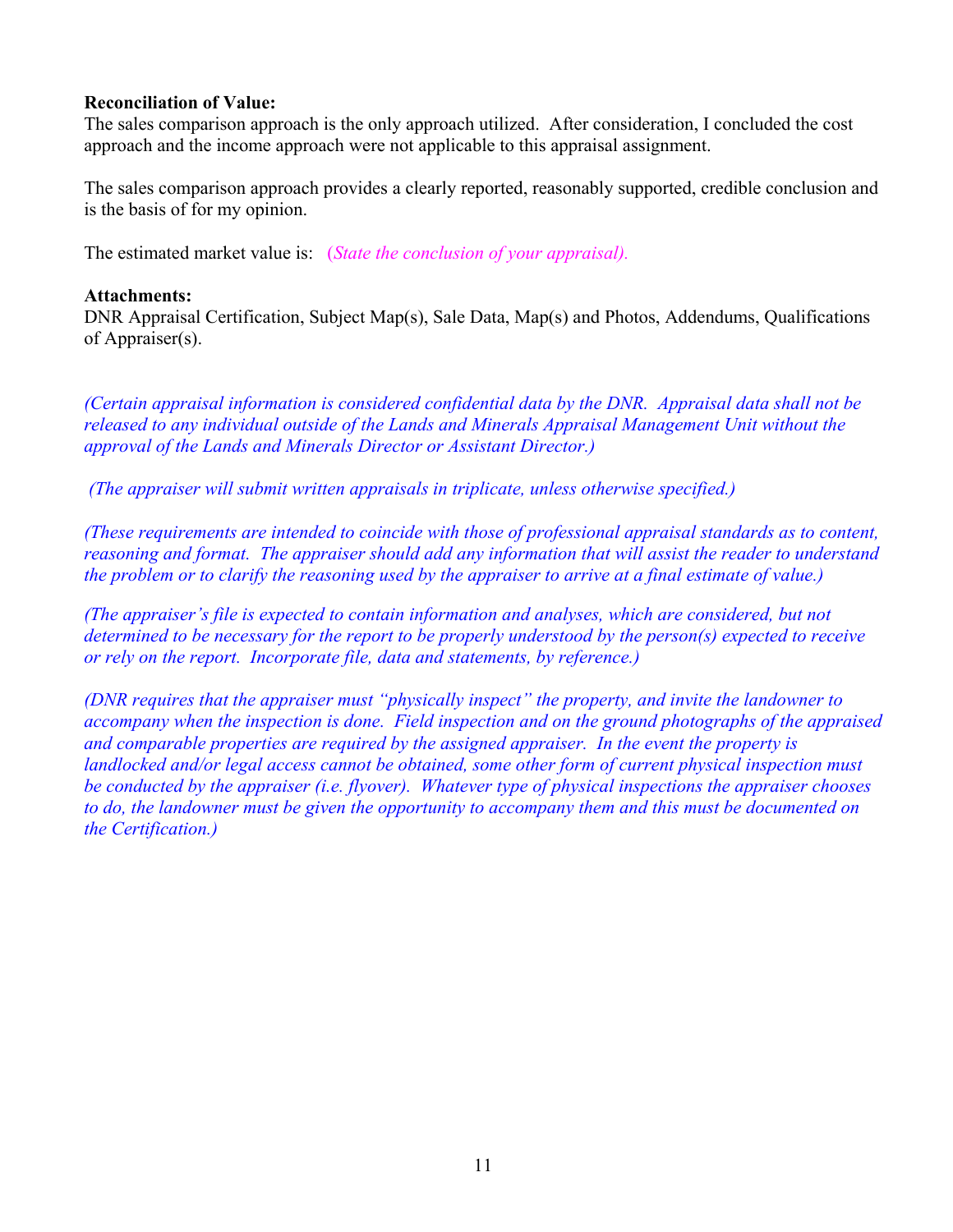## **APPRAISAL CERTIFICATION**

I hereby certify that:

PROJECT: TRANSACTION #: PROJECT #: PARCEL #:<br>COUNTY: DATE OF VALUE: MARKET VALUE: \$ COUNTY: DATE OF VALUE: MARKET VALUE: **\$**

The property owner or representative: Did Did not accompany me on inspection.

This appraisal has not been prepared in compliance with UASFLA.

The property owner or representative was invited to accompany me on my inspection of the property. It is also noted if the individual choose to do so.

The OPINION OF VALUE DATE specified above is the date I personally inspected the property and the date to which my opinion of value applies. (If more than one person signs the report, this certification must clearly specify which individuals did and which individuals did not make a personal inspection of the appraised property.) I have also made a field inspection of the comparable sales relied upon in making this appraisal which are represented by the photos in the report.

The ESTIMATED MARKET VALUE specified above is my independent opinion for the proposed acquisition on the date specified.

To the best of my knowledge and belief, the statements contained in the appraisal report are true, and the information upon which my opinions are based is correct.

The reported analyses, opinions, and conclusions are limited only by the reported assumptions and limiting conditions, and are my personal, unbiased professional analyses, opinions, and conclusions.

I have no present or prospective interest in the property that is the subject of this report, and I have no personal interest or bias with respect to the parties involved.

My compensation is not contingent on an action or event resulting from the analyses, opinions, or conclusions in, or the use of, this report.

My analyses, opinions, and conclusions were developed, and this report has been prepared, in conformity with the Uniform Standards of Professional Appraisal Practice and Minnesota DNR Supplemental Guidelines.

I understand that the appraisal report is to be used as the basis for an offer of just compensation by the State of Minnesota; that the appraisal has been made in conformity with the appropriate State Laws, regulations, policies, and procedures applicable to appraising land for such purposes; and that should the State acquire the property, this report will be considered public data. To the best of my knowledge, no portion of the value assigned to such property consists of items which are noncompensable under the established law of the State.

In making this appraisal, I have disregarded any increase or decrease in the before value caused by the project for which the property is being acquired.

I will not reveal the findings and results of this appraisal to anyone other than the proper officials of the State of Minnesota until authorized by State officials to do so, or until I am required to do so by due process of law.

I was provided no significant professional assistance in preparing this report. I am licensed as a real estate appraiser by the State of Minnesota, license, number expiring 8-31-0. I am licensed and competent to perform this appraisal.

| Appraiser | <b>Date</b> |  |
|-----------|-------------|--|
|           |             |  |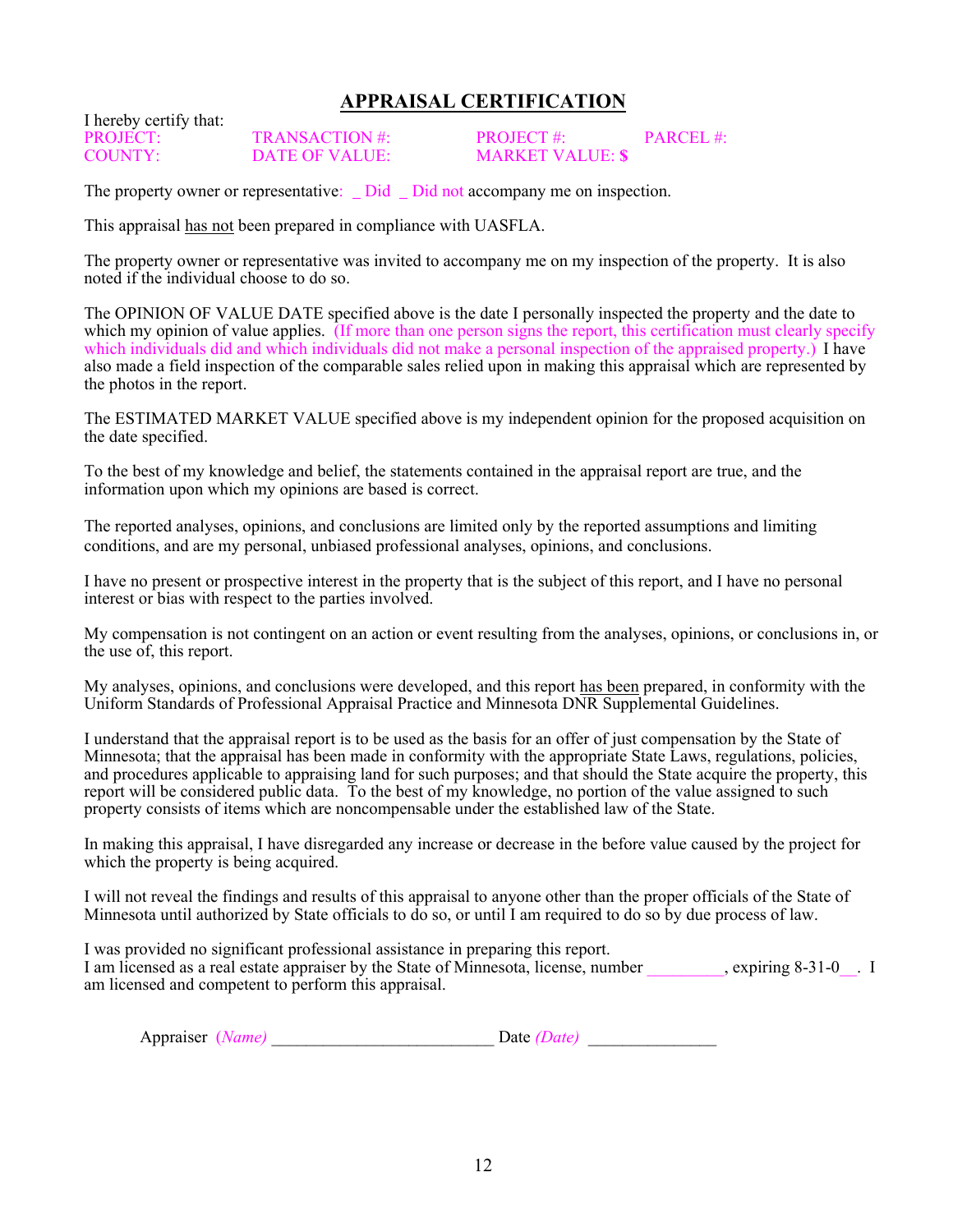#### **Subject Map**

*(Provide map of subject property location )*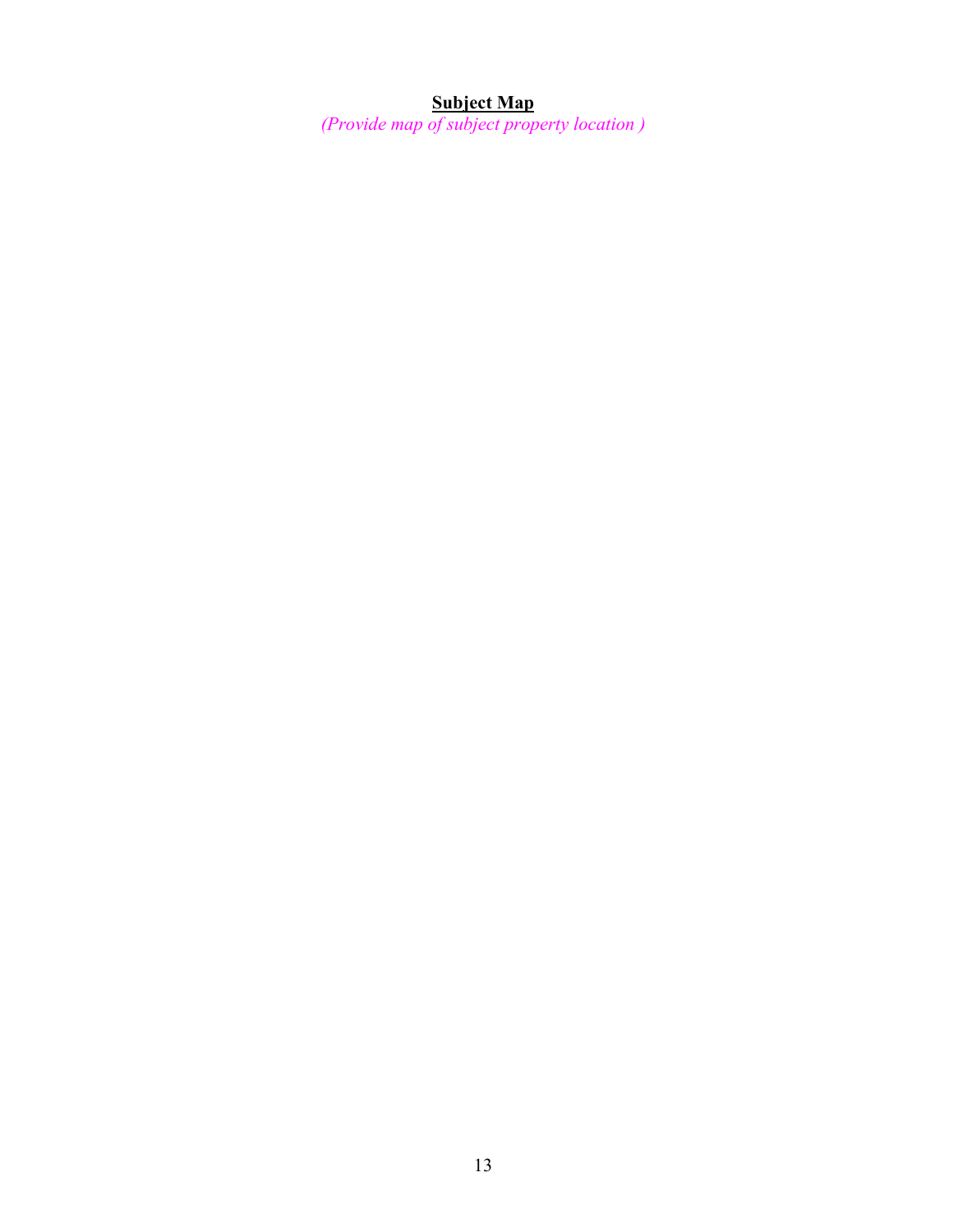## **Sales Comparison Data Map**

*(Comparable sales map, showing the relative location of the comparables sales to the property under appraisa.l)* **Note: Map should be sufficient to allow an appraisal reviewer to drive to the comparables.**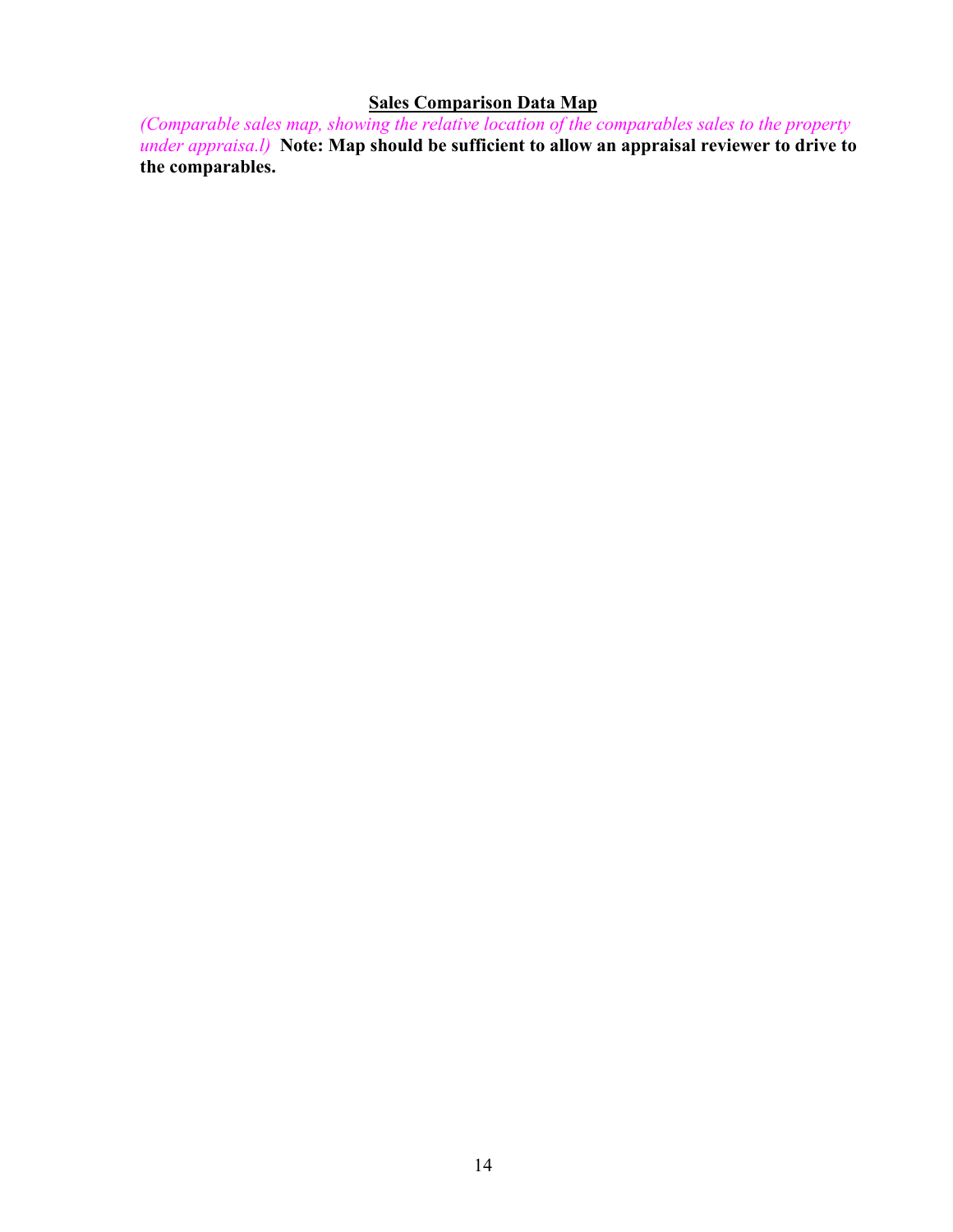#### **COMPARABLE SALE #** *(Insert #)*

*(Use a form for each comparable)* 

**LOCATION: LEGAL DESCRIPTION:** *(this may be abbreviated if lengthy or reference by a tax parcel number)*  **GRANTOR (Seller): GRANTEE (Buyer): SALE INSTRUMENT: DOCUMENT: SALE DATE**: **SALE PRICE/TERMS: LAND SIZE: PRICE/UNIT: LOCATION: ZONING: ACCESS: IMPROVEMENTS: PRESENT USE: HIGHEST & BEST USE / INTENDED USE**: *(should be the same as subject)*  **COMMENTS:** *(Brief physical description of the property)* **VERIFIED:** *(Name of the party that confirmed the transaction -effort should be made to contact a party directly related to the transaction).* **PHONE #: DATE:**

*(Insert or Apply On the Ground Photo)* 

ON THE GROUND PHOTO TAKEN FROM: *(location)*  LOOKING: *(direction)*  ON: *(date photograph taken)*  BY *(appraiser name)*